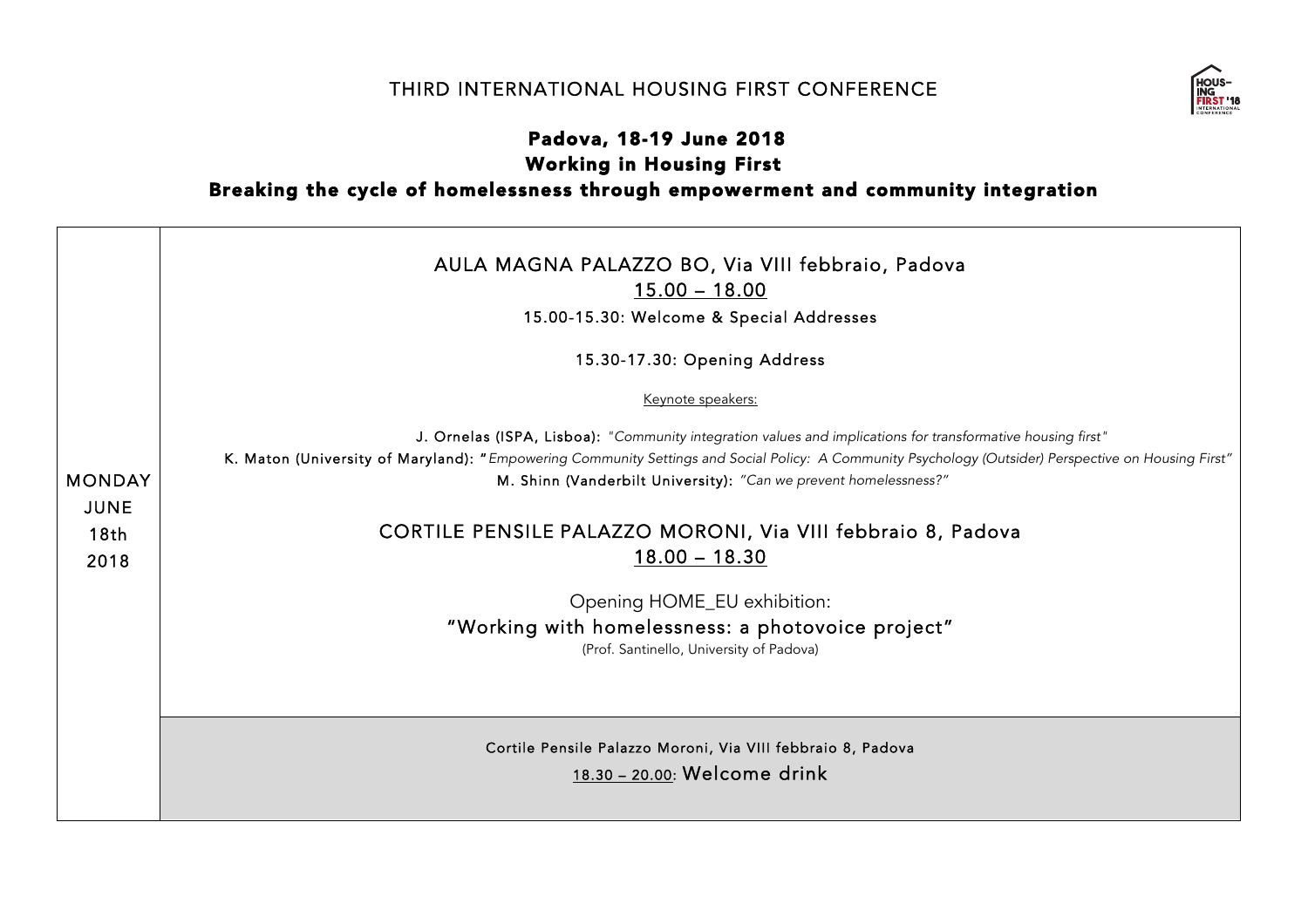|                                                           |                                                                                                                                                                                                                                                                                                                                                                                                                                                                                                                                                                                                                                                |                                                                                                                                                                                                                                                                                                                                                                                                                                                                                                                                                                                                                                                                                                                                                                                           | SCHOOL OF PSYCHOLOGY, Via Venezia 8, Padova            |                                                                                                                |                                                                                                                                                                                  |
|-----------------------------------------------------------|------------------------------------------------------------------------------------------------------------------------------------------------------------------------------------------------------------------------------------------------------------------------------------------------------------------------------------------------------------------------------------------------------------------------------------------------------------------------------------------------------------------------------------------------------------------------------------------------------------------------------------------------|-------------------------------------------------------------------------------------------------------------------------------------------------------------------------------------------------------------------------------------------------------------------------------------------------------------------------------------------------------------------------------------------------------------------------------------------------------------------------------------------------------------------------------------------------------------------------------------------------------------------------------------------------------------------------------------------------------------------------------------------------------------------------------------------|--------------------------------------------------------|----------------------------------------------------------------------------------------------------------------|----------------------------------------------------------------------------------------------------------------------------------------------------------------------------------|
|                                                           | Room 3F                                                                                                                                                                                                                                                                                                                                                                                                                                                                                                                                                                                                                                        | Room 3G                                                                                                                                                                                                                                                                                                                                                                                                                                                                                                                                                                                                                                                                                                                                                                                   | 9.00 - 10.30: Thematic Sessions & Workshops<br>Room 3H | Room 31                                                                                                        | Room 3L                                                                                                                                                                          |
| <b>TUESDAY</b><br><b>JUNE</b><br>19 <sub>th</sub><br>2018 | <b>Session 1 - Oral Presentations</b><br>Homelessness in different<br>country<br>"Examing Homelessness<br>in 10 Developed<br>Nations: Prevalence and<br>Public Opinion" - Toro,<br>P.A.<br>"Evaluating Housing<br>$\bullet$<br>First in Italy: methods<br>and results" - Molinari, P.<br>"Housing First in New<br>Zeland" - Aspinall, C.<br>"A grassroots<br>$\bullet$<br>perspective on regional<br><b>Housing First</b><br>Implementation in<br>Ireland-Ambitions,<br>Barriers and Solutions"-<br>Burns, U.<br>"Proposal to share<br>$\bullet$<br>knowledge from<br>implementing a Housing<br>First team in Bergen,<br>Norway" - Franzen, A. | <b>Session 2 - Oral Presentations</b><br>Social Policy and Housing<br>First<br>"Implementing Housing<br>First as government<br>policy - a case study of<br>Amsterdam" - Boogaard,<br>V.<br>"The Virtuous Cycle of<br>$\bullet$<br>Participation. Housing<br>First in the Italian Public<br>Policy" - Pascucci, R.<br>"Dealing with<br>homelessness in a<br>Nordic welfare state.<br>Why does homelessness<br>exist in such a wealthy<br>society and how do we<br>deal with it?" - Dahle, P.<br>$\bullet$<br>"Rethinking homeless<br>policies: the importance<br>of the street-level<br>bureaucracy approach"-<br>Leonardi, D.<br>"Housing First: Scaling<br>up and transitioning<br>from service delivery to<br>systems planning -<br>Lessons and challenges<br>from Ireland" - Quinn, A. | fio.PSD workshop<br>(Italian language)                 | Workshop 1<br>"From Principles to Practice:<br><b>Implementing Housing First</b><br>Programs"<br>Tsemberis, S. | Workshop 2<br>"Methods and Challenges<br>Associated with Conducing<br>Program Fidelity Assessments of<br>Pathways Housing First Programs<br>in Different Countries"<br>Aubry, T. |
|                                                           | 10.30-10.45: COFFEE BREAK                                                                                                                                                                                                                                                                                                                                                                                                                                                                                                                                                                                                                      |                                                                                                                                                                                                                                                                                                                                                                                                                                                                                                                                                                                                                                                                                                                                                                                           |                                                        |                                                                                                                |                                                                                                                                                                                  |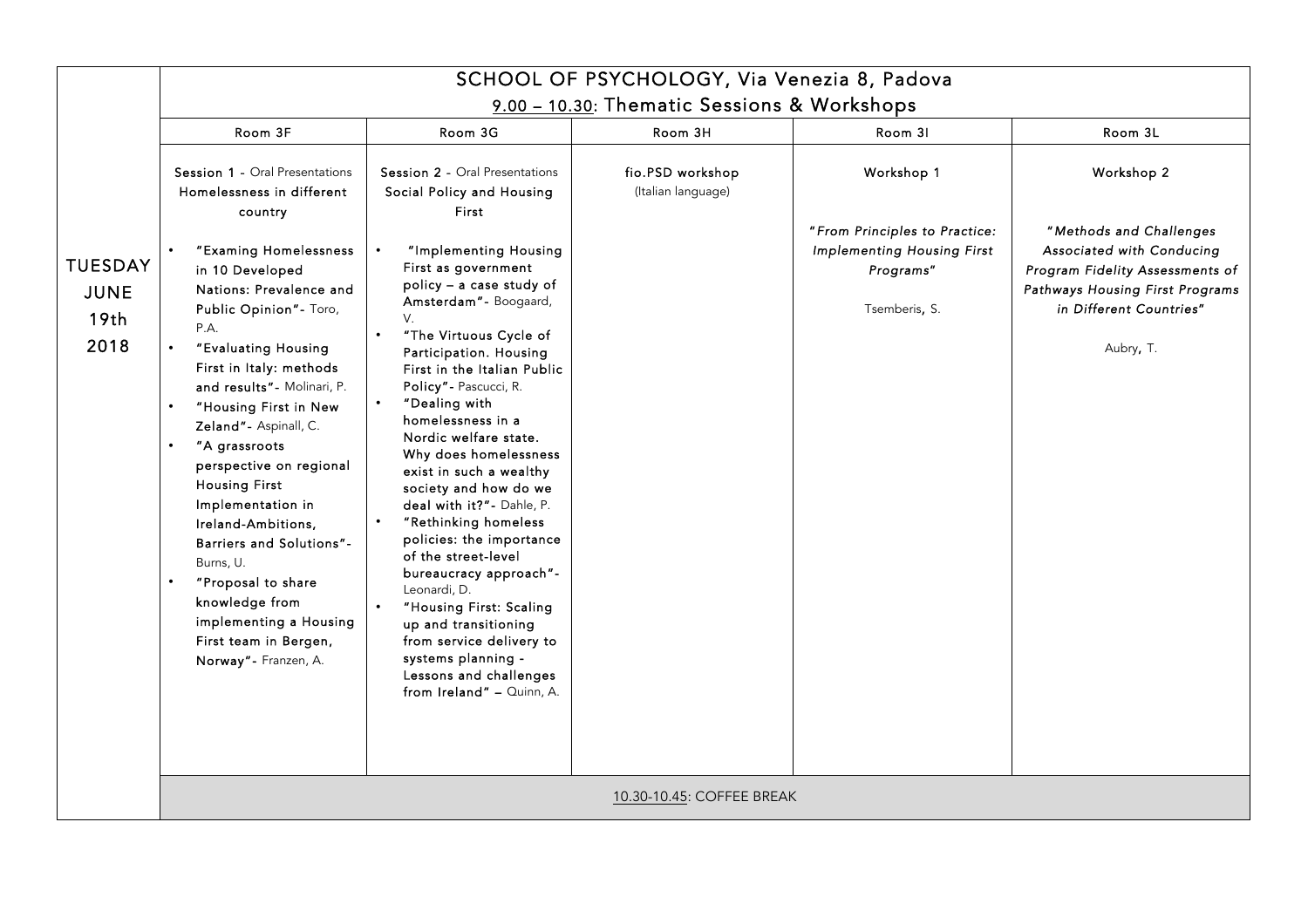| <b>TUESDAY</b>   |         |                                                                                                                                                                                                                                                                                                                                                                                                                                                                                                                                                                                           |                                                                                                                                                                                                                                                                                                                                                                                                                                                                                                                                                                                                                                                         |                                                                                                                                                                                                                                                                                                                                                                                                                                                                                                                                                                                                                                                                                                                           |                                                                                                                                                           |
|------------------|---------|-------------------------------------------------------------------------------------------------------------------------------------------------------------------------------------------------------------------------------------------------------------------------------------------------------------------------------------------------------------------------------------------------------------------------------------------------------------------------------------------------------------------------------------------------------------------------------------------|---------------------------------------------------------------------------------------------------------------------------------------------------------------------------------------------------------------------------------------------------------------------------------------------------------------------------------------------------------------------------------------------------------------------------------------------------------------------------------------------------------------------------------------------------------------------------------------------------------------------------------------------------------|---------------------------------------------------------------------------------------------------------------------------------------------------------------------------------------------------------------------------------------------------------------------------------------------------------------------------------------------------------------------------------------------------------------------------------------------------------------------------------------------------------------------------------------------------------------------------------------------------------------------------------------------------------------------------------------------------------------------------|-----------------------------------------------------------------------------------------------------------------------------------------------------------|
| <b>JUNE</b>      |         |                                                                                                                                                                                                                                                                                                                                                                                                                                                                                                                                                                                           | 10.45 - 12.15: Thematic Sessions & Workshops                                                                                                                                                                                                                                                                                                                                                                                                                                                                                                                                                                                                            |                                                                                                                                                                                                                                                                                                                                                                                                                                                                                                                                                                                                                                                                                                                           |                                                                                                                                                           |
| 19 <sub>th</sub> | Room 3F | Room 3G                                                                                                                                                                                                                                                                                                                                                                                                                                                                                                                                                                                   | Room 3H                                                                                                                                                                                                                                                                                                                                                                                                                                                                                                                                                                                                                                                 | Room 31                                                                                                                                                                                                                                                                                                                                                                                                                                                                                                                                                                                                                                                                                                                   | Room 3L                                                                                                                                                   |
| 2018             |         | Session 3 - Oral Presentations<br>Spaces' Perception in<br>homelessness<br>"The process of self-<br>mapping: the payway<br>before and after the<br>house" - Neri, M.<br>"Housing in Primer la<br>$\bullet$<br>Llar programme (HF) in<br>the city of Barcelona"-<br>Cartoixà, J.<br>"No Ceiling Leiria -<br>Portraits of Invisibility"-<br>Cordeiro. L.<br>"Experience of the<br>$\bullet$<br>space in people with<br>homeless past. A field<br>research" - Meola, A.<br>"Rethinking homeless<br>policies: the importance<br>of the street-level<br>bureaucracy approach"-<br>Leonardi, D. | Session 4 - Oral Presentations<br>Comparing key ingredients of<br>Housing First Model<br>"How a local 'Housing<br>First' program can<br>contribute to a regional<br>mind shift: Key ingredients<br>from Brussels"-<br>Swyngedauw, K.<br>"Homeless people's<br>experience of housing<br>support in two housing<br>programs in Sweden - The<br>traditional housing<br>program and Housing<br>First" - Beijer, U.<br>"A new low-threshold<br>shelter project called<br>Zero-Flat" - Cardona, M.<br>"Understanding the<br><b>Experiences of Homeless</b><br>People: A Study of<br>Housing First & Continuum<br>of Care Services in<br>Europe" - Manning, R. | <b>Session 5 - Oral Presentations</b><br>Harm Reduction<br>"Harm reduction, Trauma<br>and Broken Heart"-<br>Tsemberis, S.<br>"Psychosis, Drugs, Risk<br><b>Reduction And Their</b><br>Relations" - Colle, F.<br>"Identification of long-<br>term responders to<br>Housing First program in a<br>randomized controlled<br>population of homeless<br>people with severe mental<br>illness in France" - Loubiere,<br>S.<br>"Housing First Principals<br>in a Community of<br>Vulnerable People;<br>Preliminary thoughts at<br>Hickory Crossing"-<br>Greenan, J.P.<br>"Factors of the Housing<br>$\bullet$<br>First model contributing<br>to the development of<br>strengths in clients with<br>addiction issues" - Talens, F | Workshop 3<br>"Perspectives from Belgium,<br>Canada, and Spain on the<br>Successful Engagement of<br>Landlords in Housing First<br>Programs"<br>Aubry, T. |
|                  |         |                                                                                                                                                                                                                                                                                                                                                                                                                                                                                                                                                                                           | 12.15-13.30: LUNCH                                                                                                                                                                                                                                                                                                                                                                                                                                                                                                                                                                                                                                      |                                                                                                                                                                                                                                                                                                                                                                                                                                                                                                                                                                                                                                                                                                                           |                                                                                                                                                           |
|                  |         |                                                                                                                                                                                                                                                                                                                                                                                                                                                                                                                                                                                           |                                                                                                                                                                                                                                                                                                                                                                                                                                                                                                                                                                                                                                                         |                                                                                                                                                                                                                                                                                                                                                                                                                                                                                                                                                                                                                                                                                                                           |                                                                                                                                                           |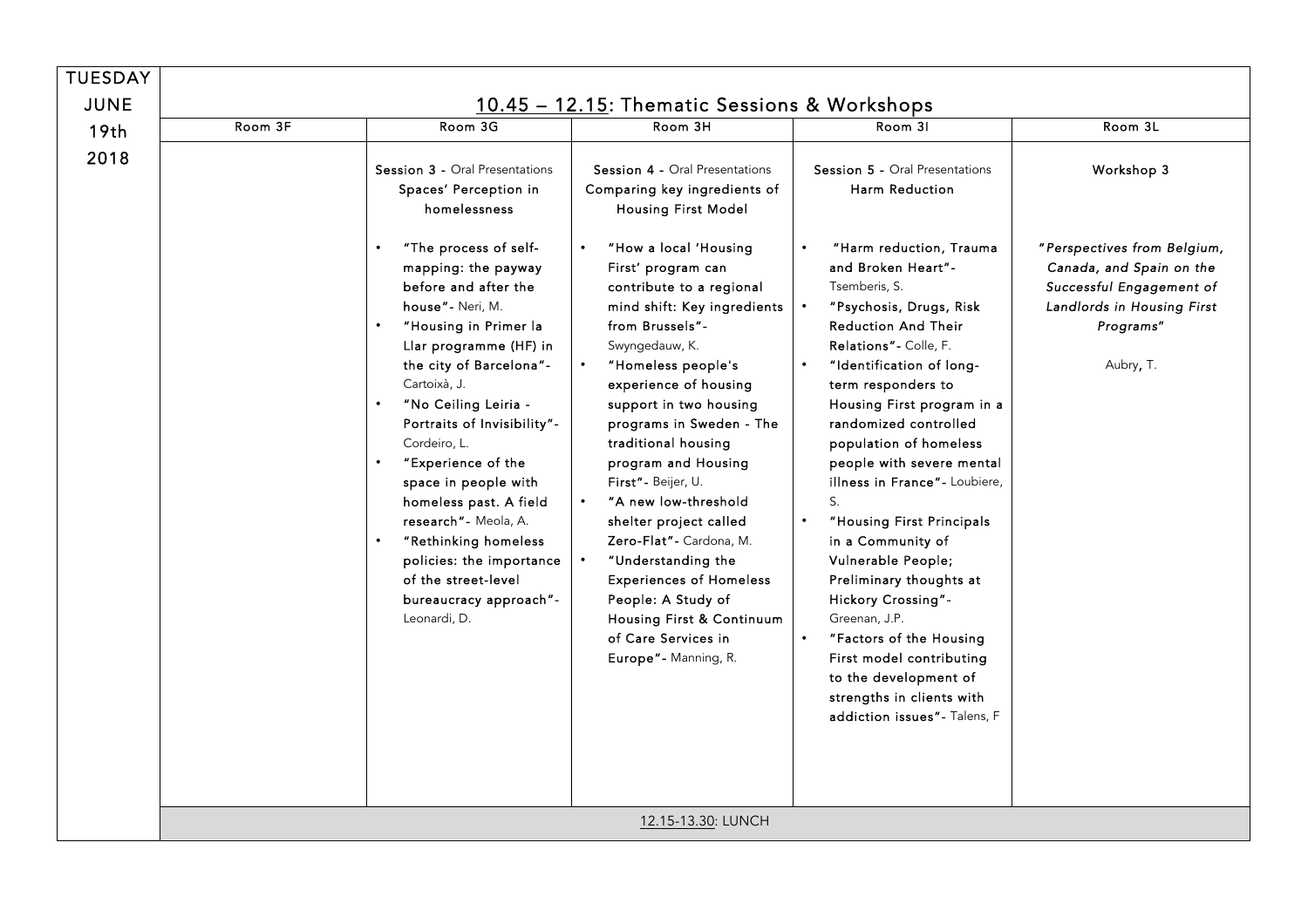|                                                           | Room 3F                                                                                                                                                                                                                                                                                                                                                                                                                    | Room 3G                                                                                                                                                                                                                                                                                                                                                                                                                                                                                                       | Room 3H                                                                   | Room 31                                                                                                                                                                                                                                                                                                                                                                             | Room 3L                                                                                                                                                                                                                                                                                                                                                                                                                                                                                                                                                                                                                            |
|-----------------------------------------------------------|----------------------------------------------------------------------------------------------------------------------------------------------------------------------------------------------------------------------------------------------------------------------------------------------------------------------------------------------------------------------------------------------------------------------------|---------------------------------------------------------------------------------------------------------------------------------------------------------------------------------------------------------------------------------------------------------------------------------------------------------------------------------------------------------------------------------------------------------------------------------------------------------------------------------------------------------------|---------------------------------------------------------------------------|-------------------------------------------------------------------------------------------------------------------------------------------------------------------------------------------------------------------------------------------------------------------------------------------------------------------------------------------------------------------------------------|------------------------------------------------------------------------------------------------------------------------------------------------------------------------------------------------------------------------------------------------------------------------------------------------------------------------------------------------------------------------------------------------------------------------------------------------------------------------------------------------------------------------------------------------------------------------------------------------------------------------------------|
|                                                           | Session 6 - Oral Presentations                                                                                                                                                                                                                                                                                                                                                                                             | Session 7 - Oral Presentations                                                                                                                                                                                                                                                                                                                                                                                                                                                                                | Workshop 4                                                                | <b>WORKSHOP fio.PSD</b><br>(Italian language)                                                                                                                                                                                                                                                                                                                                       | Session 8 - Oral Presentations                                                                                                                                                                                                                                                                                                                                                                                                                                                                                                                                                                                                     |
|                                                           | Recovery & Social<br>Integration                                                                                                                                                                                                                                                                                                                                                                                           | <b>Family Homelessness</b><br>"Piloting participatory                                                                                                                                                                                                                                                                                                                                                                                                                                                         | "Implementing and<br>Developing Housing First<br>Programmes: lessons from | LA RICERCA IN ITALIA SUI<br><b>SERVIZI</b><br>E LE PERSONE SENZA                                                                                                                                                                                                                                                                                                                    | Innovative approaches and tools<br>for special needs                                                                                                                                                                                                                                                                                                                                                                                                                                                                                                                                                                               |
| <b>TUESDAY</b><br><b>JUNE</b><br>19 <sub>th</sub><br>2018 | "Homeless but not skill-<br>less: How the Working<br>First model can support<br>the recovery process in<br>a Housing First<br>program" - Depasse, C.<br>"Stressful Life Events of<br>the Primer la Llar<br>programme<br>participants"- Boixadós,<br>A.<br>"Community integration<br>of homelessness people:<br>what do we mean?"-<br>Gaboardi, M.<br>"Housing First: a<br>pathway to community<br>integration"- Geraci, I. | social housing program<br>in Romania" - Tonk, G.,<br>Adorjani, J.<br>"Providing housing for<br>vulnerable groups in the<br>framework of Social<br><b>Rental Enterprise</b><br>model. The innovative<br>solutions of HomeLab<br>pilot projects" - Somogyi,<br>Ε.<br>"Process of<br>implementation of<br>housing first for families<br>with minors in the city<br>of Brno - an ongoing<br>challeng"-Cerna, E.<br>"Randomized control<br>trial of housing first for<br>families: 6-month<br>impacts" - Ripka, S. | Housing First England"<br>Harris, J.                                      | <b>DIMORA</b><br>Saluti<br>Cristina Avonto, Presidente<br>fio.PSD.<br>Massimo Santinello.<br>Università di Padova<br>Josè Ornelas, Università di<br>Lisbona, Coordinatore europeo<br>Progetto HOME_EU<br>Contributi<br>"Gli studi sul fenomeno<br>senza dimora in Italia",<br>Meo A., Università di Torino<br>"L'utente che (ancora) non<br>c'è?", Gui L., Università di<br>Trieste | "The core features of local,<br>national and transnational<br>coalitions for research and<br>action to end homelessness:<br>Lessons learned from other<br>examples" - Vergas-Moniz, M.J.<br>$\bullet$<br>"Applying Housing First<br>principles: Real-world<br>challenges and creative<br>solutions to maximising<br>fidelity during the current<br>housing crisis. Lessons from<br>the experiences of Mid West<br><b>Simon Communities Housing</b><br>First Programme" - Reddy, T.<br>"Using shared housing as an<br>accommodation model for<br>Housing First and applying<br>innovative psychological<br>approaches" - Duncan, H. |
|                                                           |                                                                                                                                                                                                                                                                                                                                                                                                                            |                                                                                                                                                                                                                                                                                                                                                                                                                                                                                                               |                                                                           | Chair: Caterina Cortese                                                                                                                                                                                                                                                                                                                                                             |                                                                                                                                                                                                                                                                                                                                                                                                                                                                                                                                                                                                                                    |

┍

┯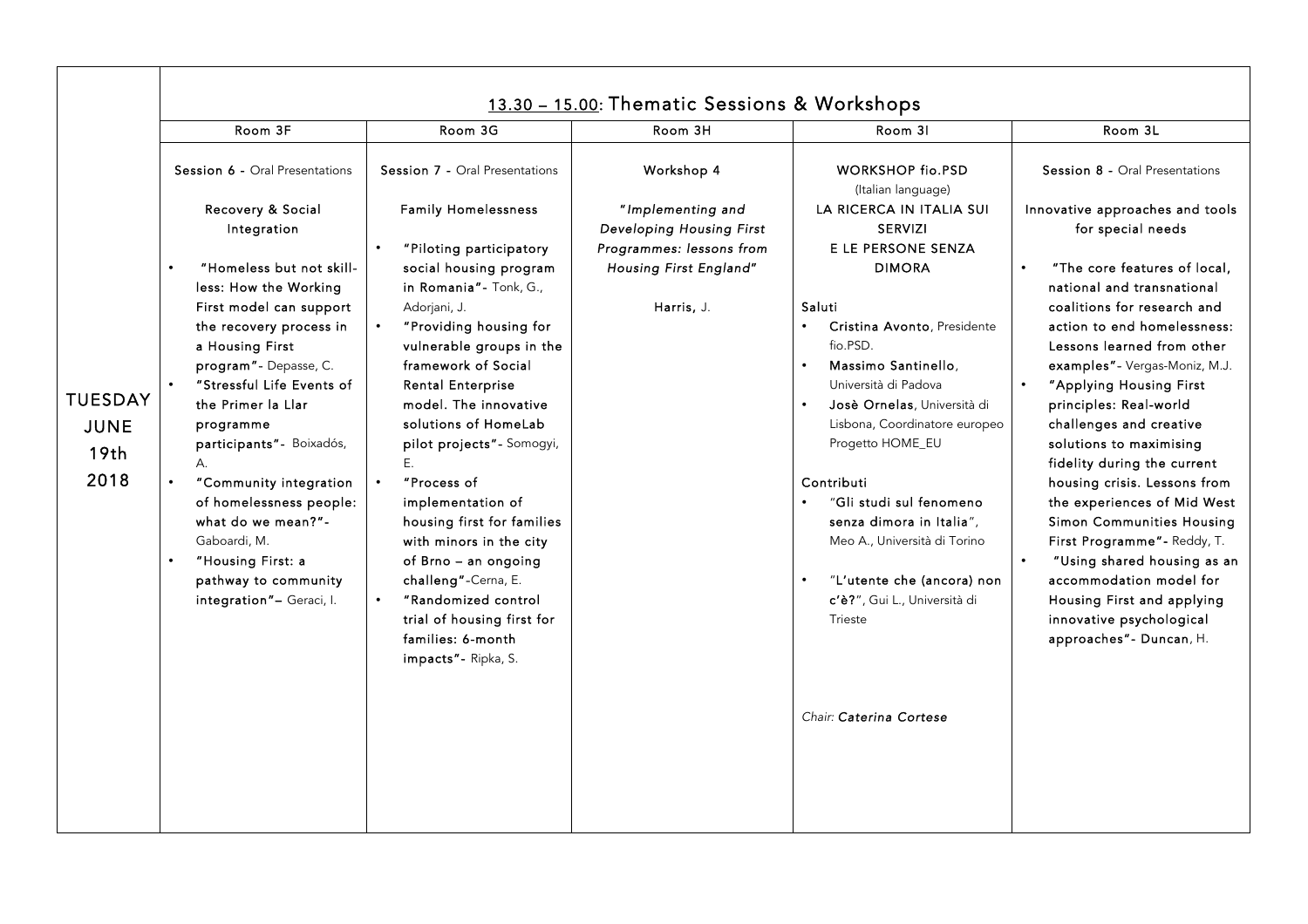|                               |                                                                                                                                                                                                                                                                                                                                                            |                                                                                                                                                                                                                                                        | 15.00 - 15.15: COFFEE BREAK                                                                                                                                                                                                                                                               |                                                                                                                                                                                                                                                                                             |                                                                                                                                                                                                                                                                                                                                                                |  |
|-------------------------------|------------------------------------------------------------------------------------------------------------------------------------------------------------------------------------------------------------------------------------------------------------------------------------------------------------------------------------------------------------|--------------------------------------------------------------------------------------------------------------------------------------------------------------------------------------------------------------------------------------------------------|-------------------------------------------------------------------------------------------------------------------------------------------------------------------------------------------------------------------------------------------------------------------------------------------|---------------------------------------------------------------------------------------------------------------------------------------------------------------------------------------------------------------------------------------------------------------------------------------------|----------------------------------------------------------------------------------------------------------------------------------------------------------------------------------------------------------------------------------------------------------------------------------------------------------------------------------------------------------------|--|
|                               | 15.15 - 16.45: Thematic Sessions & Workshops                                                                                                                                                                                                                                                                                                               |                                                                                                                                                                                                                                                        |                                                                                                                                                                                                                                                                                           |                                                                                                                                                                                                                                                                                             |                                                                                                                                                                                                                                                                                                                                                                |  |
|                               | Room 3F                                                                                                                                                                                                                                                                                                                                                    | Room 3G                                                                                                                                                                                                                                                | Room 3H                                                                                                                                                                                                                                                                                   | Room 31                                                                                                                                                                                                                                                                                     | Room 3L                                                                                                                                                                                                                                                                                                                                                        |  |
| <b>TUESDAY</b><br><b>JUNE</b> | Session 9 - Oral Presentations                                                                                                                                                                                                                                                                                                                             | Workshop 5                                                                                                                                                                                                                                             | Session 10 - Oral Presentations                                                                                                                                                                                                                                                           | <b>WORKSHOP fio.PSD</b>                                                                                                                                                                                                                                                                     | Session 11 - Oral Presentations                                                                                                                                                                                                                                                                                                                                |  |
|                               | Team of Housing First<br><b>Services</b>                                                                                                                                                                                                                                                                                                                   | "Housing First ecological<br>and collaborative                                                                                                                                                                                                         | Wellness and Mental Health<br>"Homelessness and<br>$\bullet$                                                                                                                                                                                                                              | LA RICERCA IN ITALIA SUI<br><b>SERVIZI</b><br>E LE PERSONE SENZA                                                                                                                                                                                                                            | Community and users'<br>empowerment                                                                                                                                                                                                                                                                                                                            |  |
|                               | intervention in housing and<br>"Adapting the Housing<br>First fidelity assessment<br>community supports"<br>method to the Spanish<br>context" - Bernad, R.<br>Duarte, T.<br>"Change comes from<br>within. How to create a<br><b>Housing First initiative</b><br>from an existing<br>network" - Schepens, K.                                                | Health: An Analysis of the<br><b>Effects of Gender and Age</b><br>on the Health of Adult<br>Women Experiencing<br>Homelessness"- Underwood,<br>R.<br>"Physical and mental<br>health of homeless people<br>in the Polish sample.<br>Preliminary results | <b>DIMORA</b><br>"Ripensare la città. Senza<br>dimora e intervento<br>sociale", Bergamaschi M.,<br>Università di Bologna<br>Dibattito: Ripensare la<br>ricerca a partire dalle<br>persone e dal lavoro delle                                                                              | "Recovering Capabilities:<br>European Homeless Adults'<br>Freedom to Be and Do"-<br>Greenwood, R.<br>"Using an "empowerment-<br>$\bullet$<br>community" focused model<br>to foster transformation in<br>the community mental health<br>practice" - Monteiro, M.<br>"HOME_EU Work Package 3: |                                                                                                                                                                                                                                                                                                                                                                |  |
| 19 <sub>th</sub><br>2018      | "Implementing Housing<br>First training, an<br>adventure towards a<br>culture change"-<br>Boogaard, V.<br>"Analysis of the<br>professional practice of<br>the teams in Primer La<br>Llar (HF) pilot project,<br>from the city of<br>Barcelona" - Cladera, S.B.<br>"Homelessness, housing<br>first and changes of<br>social work in Italy" -<br>Consoli, T. |                                                                                                                                                                                                                                                        | presentation of the<br>HOME_EU European<br>research project"-<br>Bokszczanin, A.<br>"Housing First as an<br>effective response to<br>chronic homeless people<br>with addiction<br>behaviours" - Nave, A.<br>"Housing First  ish. An<br>accidental collaboration in<br>London" - Timms, P. | organizzazioni, Carta A.,<br>Vicepresidente fio.PSD<br>Chair: Caterina Cortese                                                                                                                                                                                                              | Overview of Service Users'<br>Survey" - O'Shaughnessy, B.<br>""400Toits" campaign:<br>Looking for new sustainable<br>solutions to homelessness in<br>the European capital"-<br>Vanvyve, A.<br>"Individual and process<br>factors influencing user's<br>satisfaction with Housing<br>First services: results from Un<br>Chez Soi d'Abord trial"-<br>Tinland, A. |  |